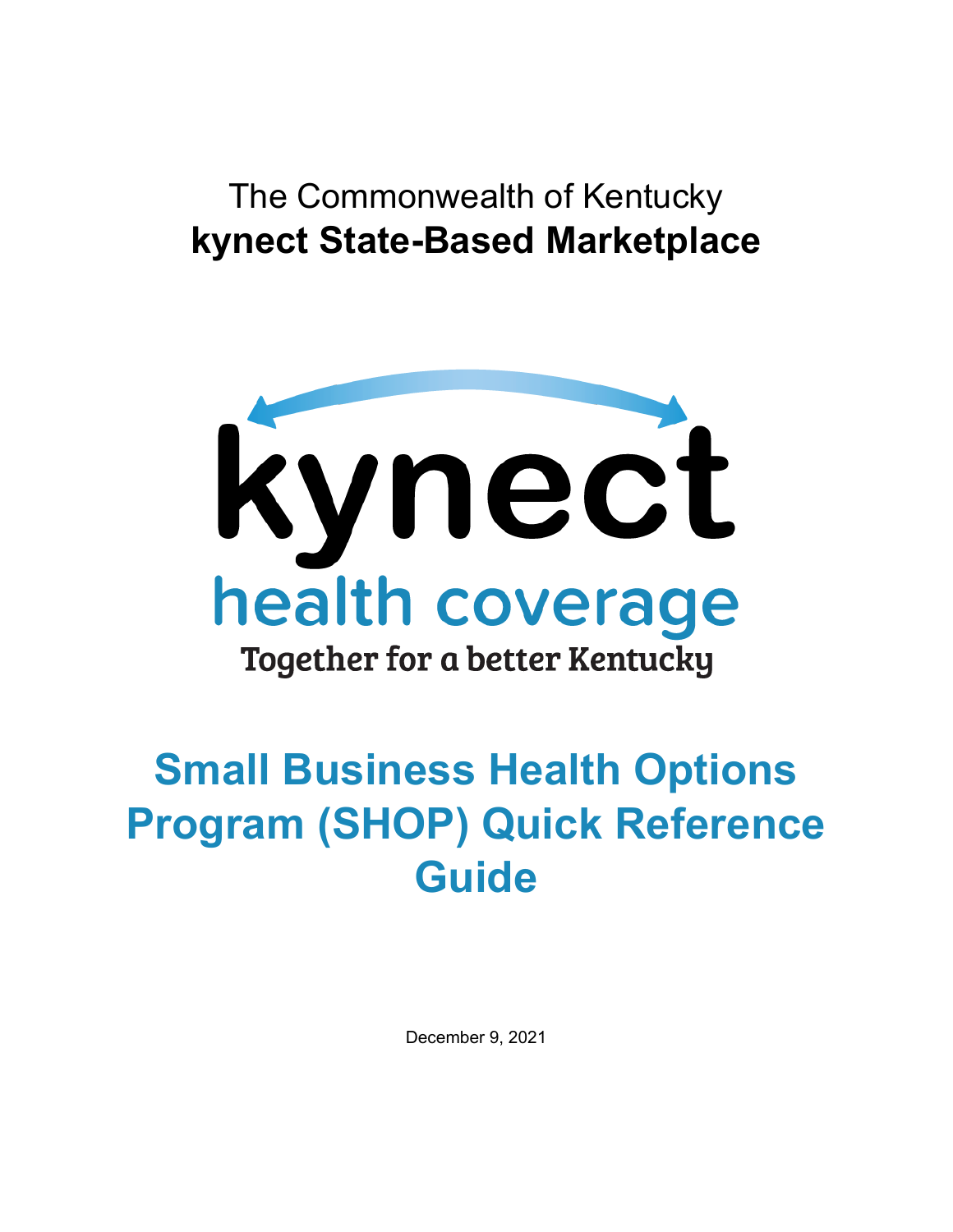# **Introduction**

This Quick Reference Guide is intended to instruct users on how to navigate the Small Business Health Options Program (SHOP) Eligibility Application and SHOP calculators.

# **Table of Contents**

| $\mathbf 1$  |       |                                                                        |  |
|--------------|-------|------------------------------------------------------------------------|--|
| $\mathbf{2}$ |       | Small Business Health Options Program (SHOP) Eligibility Application 3 |  |
|              | 2.1   |                                                                        |  |
|              | 2.2   |                                                                        |  |
|              | 2.3   |                                                                        |  |
|              | 2.4   |                                                                        |  |
|              |       | 2.4.1                                                                  |  |
|              | 2.4.2 |                                                                        |  |
| $\mathbf{3}$ |       |                                                                        |  |
|              | 3.1   |                                                                        |  |
|              | 3.2   |                                                                        |  |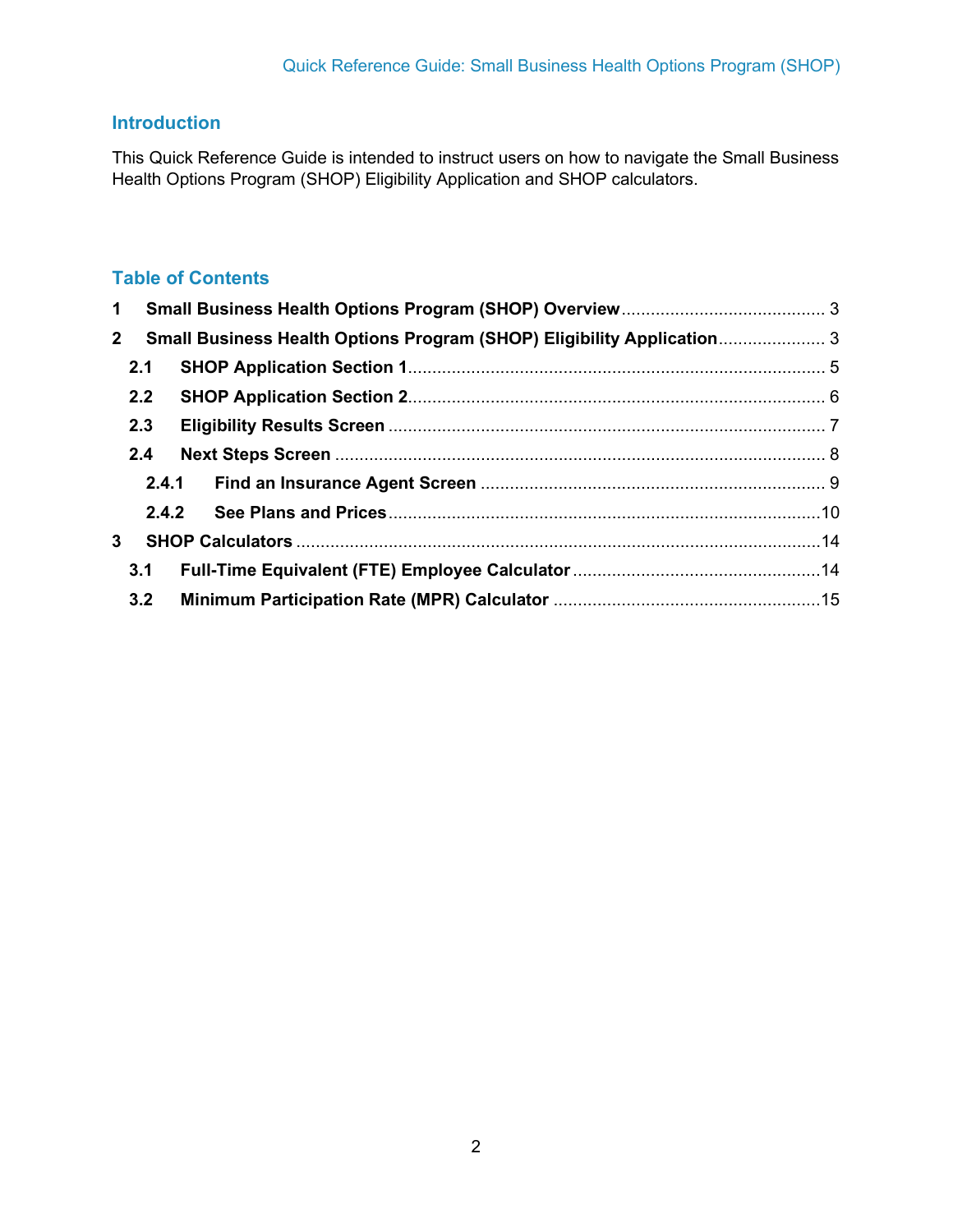### <span id="page-2-0"></span>**1 Small Business Health Options Program (SHOP) Overview**

The Small Business Health Options Program (SHOP) was created to enable qualified employers to provide health and/or dental coverage to their employees. SHOP offers affordability, flexibility, and convenience for small businesses to obtain coverage from private health insurance companies through Qualified Health Plans (QHPs) or Stand-Alone Dental Plans (SADPs) certified by the State-Based Marketplace (SBM).

SHOP assists qualified employers in Kentucky with 50 or fewer full-time equivalent (FTE) employees in facilitating the enrollment of their employees in QHPs and/or SADPs. Beginning November 1, 2021, employers may apply on kynect health coverage for SHOP eligibility determination. Qualified employers may enroll employees in SHOP health plans (QHPs and/or SADPs) through an Issuer directly or with the assistance of an Agent for coverage effective January 1, 2022. For Plan Year 2022, SADPs are not available through SHOP.

## <span id="page-2-1"></span>**2 Small Business Health Options Program (SHOP) Eligibility Application**



1. Navigate to the kynect health coverage website at [kynect.ky.gov/healthcoverage.](https://kynect.ky.gov/healthcoverage)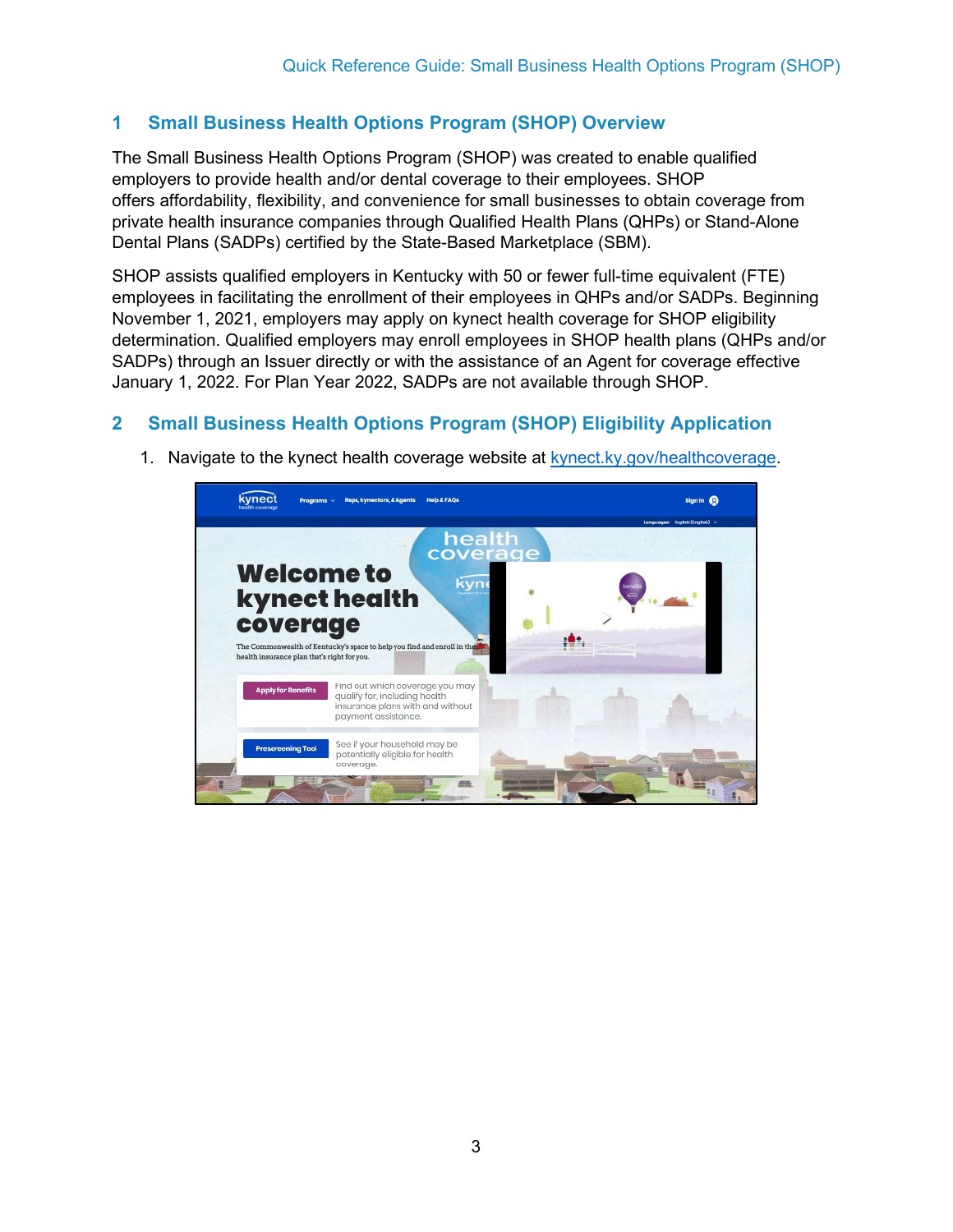2. Click **Learn More** on the *Small Business Health Options Program (SHOP)* tile.



3. Review the *Overview for Employers* and click **See if You Are Eligible** to initiate a SHOP Eligibility Application.

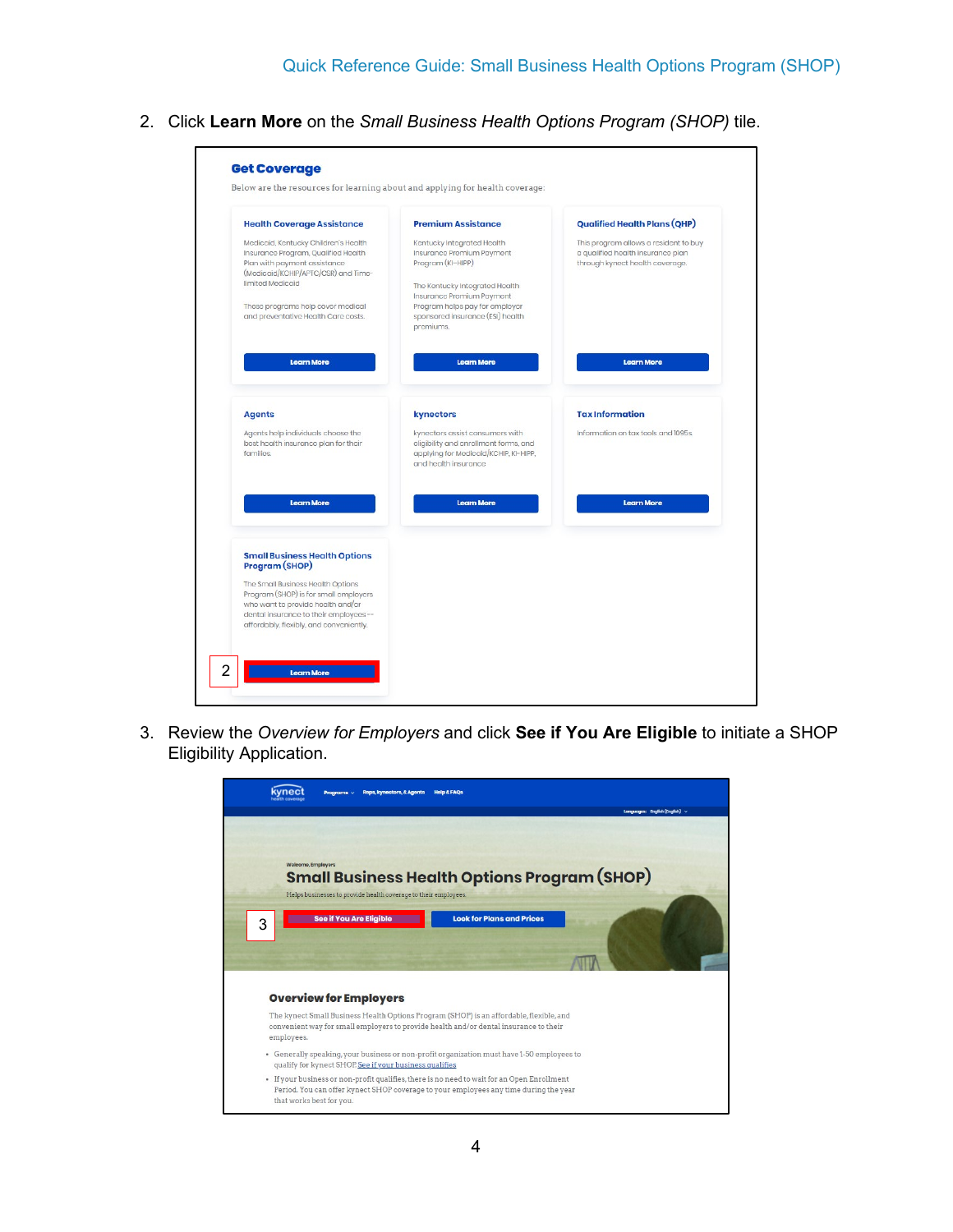#### <span id="page-4-0"></span>**2.1 SHOP Application Section 1**

- 4. Enter the **Name** for the *Business Name*.
- 5. Enter the **Number** for the *Employer Identification Number.*
- 6. Enter the **Address** for *Business Address.*
- 7. Enter the **Number** for the *Business Phone Number.*
- 8. Select the appropriate **Year, Month,** and **Day** from the calendar for the date the SHOP plan year began or will begin.
- 9. Click **Next** to proceed to **Section 2** of the SHOP Eligibility Application.

| <b>ELIGIBILITY APPLICATION</b> |   |                                                                                                                                                          | Languages: English (English) v |
|--------------------------------|---|----------------------------------------------------------------------------------------------------------------------------------------------------------|--------------------------------|
|                                |   |                                                                                                                                                          |                                |
|                                |   | <b>Application</b>                                                                                                                                       |                                |
|                                |   | Section 1 of 2                                                                                                                                           |                                |
|                                |   | Welcome to kynect health coverage! This website allows small businesses and<br>non-profit organizations to check eligibility to enroll in SHOP Coverage. |                                |
|                                | 4 | <b>Business Name</b>                                                                                                                                     |                                |
|                                | 5 | Employer Identification Number (EIN)                                                                                                                     |                                |
|                                |   | <b>Business Address</b>                                                                                                                                  |                                |
|                                | 6 | Business Address line 2 (Optional)                                                                                                                       |                                |
|                                | 7 | <b>Business Phone Number</b>                                                                                                                             |                                |
|                                |   | ###-###-####<br>Date current SHOP plan year began, or will begin (optional)                                                                              |                                |
|                                | 8 | mm/dd/yyyy<br>笛                                                                                                                                          |                                |
|                                |   |                                                                                                                                                          |                                |
|                                |   | 9<br><b>Back</b><br>Exit                                                                                                                                 | <b>Next</b>                    |

optional field employers may enter if known.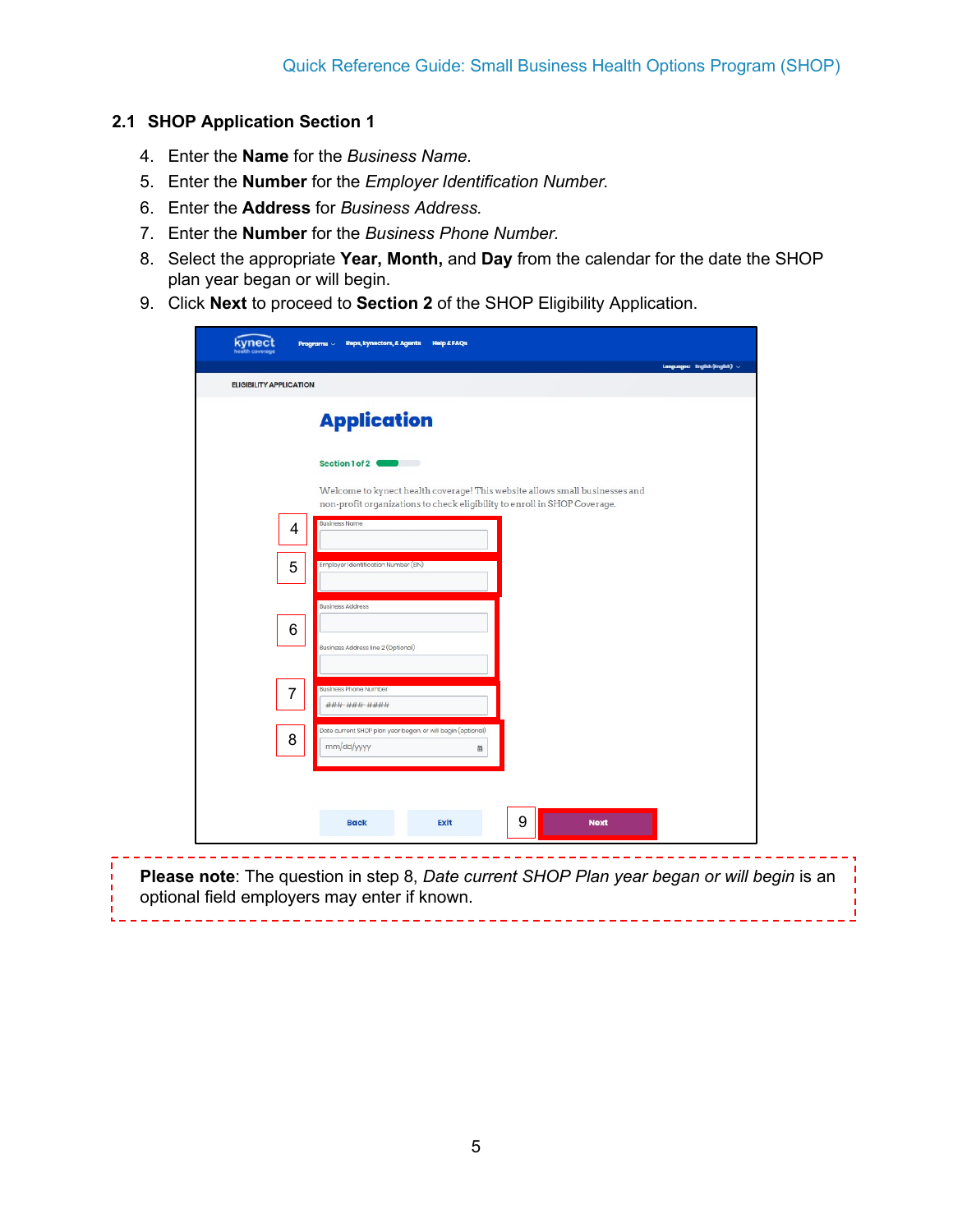#### <span id="page-5-0"></span>**2.2 SHOP Application Section 2**

- 10. Click **Yes** or **No** for *Does this business have from 1-50 Full-time Equivalent (FTE) Employees who participated in SHOP last year?*.
- 11. Click **Yes** or **No** for *Does the business have a primary office address within Kentucky?.*
- 12. Click **Yes** or **No** for *Does the business offer coverage to all full-time employees?.*
- 13. Click **Yes** or **No** for *Does the employer have at least one employee enrolling in coverage who isn't an owner or business partner, or the spouse of the owner or business partner?.*
- 14. Click **Submit** to submit the SHOP Eligibility Application.

|    | <b>Application</b>                                                                                                                                                                                               |  |
|----|------------------------------------------------------------------------------------------------------------------------------------------------------------------------------------------------------------------|--|
|    | Section 2 of 2                                                                                                                                                                                                   |  |
|    | To be eligible to enroll in SHOP insurance, you must indicate that your small<br>business or non-profit organization meets all the following qualifications. Answer<br>"Yes" or "No" to the following questions: |  |
| 10 | Deas the business have from t to 60 ruli-time squivalent (FTE) employees who participated in SHOP last year?<br>Learn more about FTE<br>No<br><b>Yes</b>                                                         |  |
| 11 | Deas the business have a primary effice address within Kentucky?<br><b>Yes</b><br>No                                                                                                                             |  |
| 12 | Dees the business effer coverage to ellfull-time employees?<br>Yes:<br>No                                                                                                                                        |  |
| 13 | Does the employer have at least one employee enrolling in coverage who lan't an owner or business partner, or the<br>spouse of the ewner or business partner?<br>Yes:<br>No                                      |  |
|    |                                                                                                                                                                                                                  |  |
|    | 14<br><b>Submit</b><br>Exit<br>Back                                                                                                                                                                              |  |

**Please note**: Since Plan Year 2022 will be the first year small business employers may enroll in SHOP coverage through kynect health coverage, employers should select **Yes** for the question *Does this business have from 1-50 Full-time Equivalent (FTE) Employees who participated in SHOP last year?* to be eligible for SHOP coverage if the statement is otherwise true for them.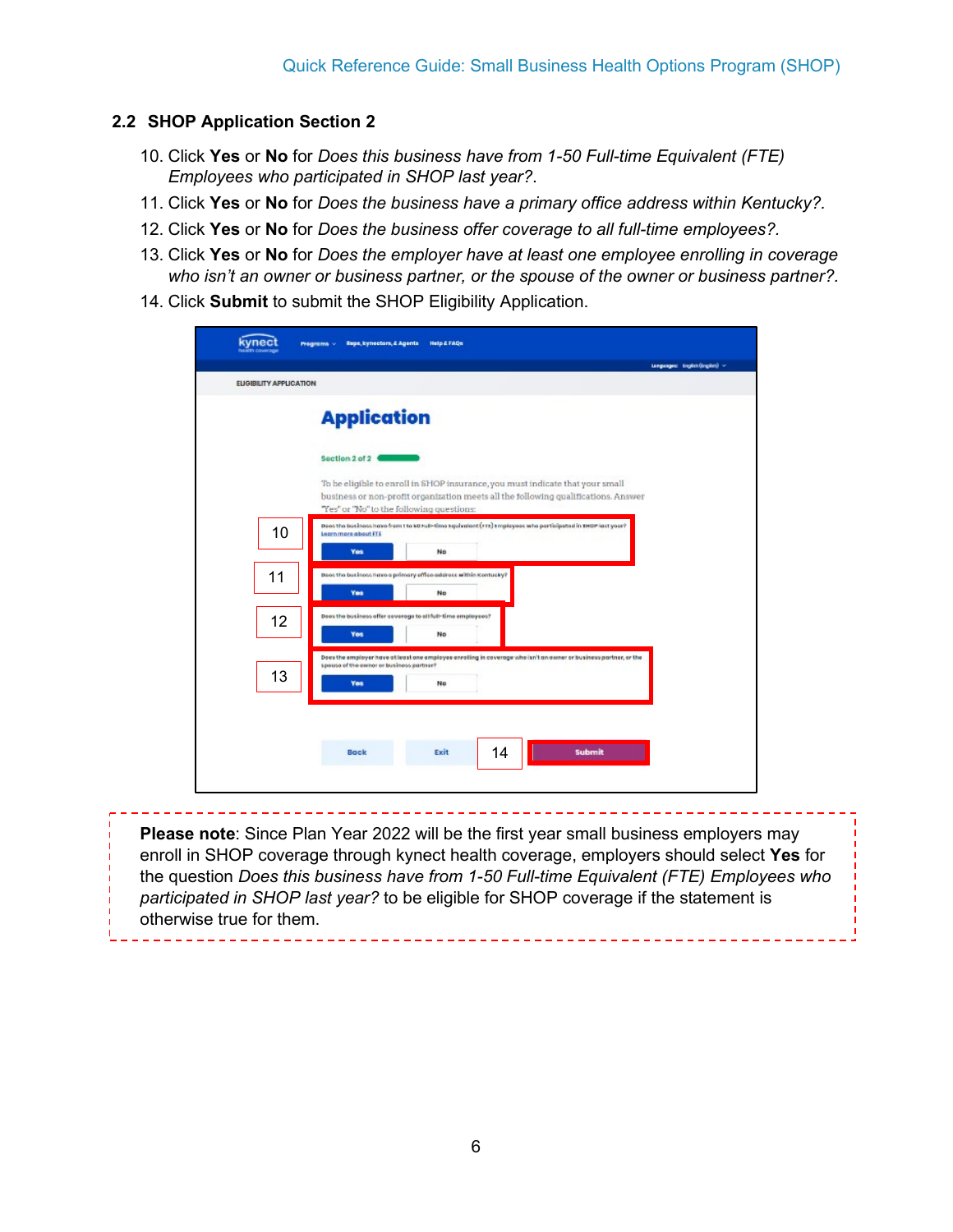#### <span id="page-6-0"></span>**2.3 Eligibility Results Screen**

Eligibility results display after submitting the SHOP Eligibility Application.

- 15. Check the **box** confirming the information provided is correct to the best of the employer's knowledge.
- 16. Optional: Enter an **Email Address** to receive an electronic copy of the eligibility results. If the employer chooses not to provide an email address, they should print their eligibility results for their records.
- 17. Click **Submit** to proceed to the **Next Steps** screen.

| <b>ILEGATYA-FACATION</b>         |                                                                                                                                                                                             |                                       |  |
|----------------------------------|---------------------------------------------------------------------------------------------------------------------------------------------------------------------------------------------|---------------------------------------|--|
|                                  | <b>Eligibility Results</b>                                                                                                                                                                  |                                       |  |
| <b>SHOP Eligibility</b>          |                                                                                                                                                                                             |                                       |  |
|                                  | . The business is eligible for \$HOP coverage.                                                                                                                                              |                                       |  |
|                                  | You can enroll in SHOP coverage:<br>. through on insurance company                                                                                                                          |                                       |  |
|                                  | . or with the cassitance of a SHOP registered opent or broker                                                                                                                               |                                       |  |
|                                  | Please review the below application remmary and confirm                                                                                                                                     |                                       |  |
| <b>Review Summary</b>            |                                                                                                                                                                                             | ø                                     |  |
| Business Name<br>Robis Tool Shop | 120315-0789                                                                                                                                                                                 | Traployer Identification Number (EES) |  |
| Rodney Address<br>123 Main 31    | <b>Phone Humber</b><br>506-556-5556                                                                                                                                                         |                                       |  |
| $01 - 01 - 2022$                 | Date current SI-80P plan year hegins, or will begin                                                                                                                                         |                                       |  |
| <b>Yes</b>                       | Danc the business have from 111.50 Pub time Register (FTR) Employees or<br>participated to EHDP tail year?                                                                                  |                                       |  |
| <b>Yes</b>                       | Does the forcining have a primary office address within formulay?                                                                                                                           |                                       |  |
| Yes:                             | Does the business offer coverage basil full-time employees, quantally workers<br>arenaging 30 to more hours per vreelo?                                                                     |                                       |  |
| Yes:                             | Does the simpleyer have at least true employee statelling in coverage who find an<br>owner or business partner, or the spouse of the owner or business partner?                             |                                       |  |
| 15<br>my knowledge.              | I confirm the information provided about this business is correct to the best of                                                                                                            |                                       |  |
| усаг готровлял.                  | Betain your eligibility results for your records. Your results will be sent to email eddress<br>if you choose, if you obtaint provide the excit addition, pie are because to print or cave. |                                       |  |
| 16                               | Would you like kynect health coverage to tend an email notification of this application?                                                                                                    |                                       |  |
|                                  |                                                                                                                                                                                             |                                       |  |
|                                  | 17                                                                                                                                                                                          |                                       |  |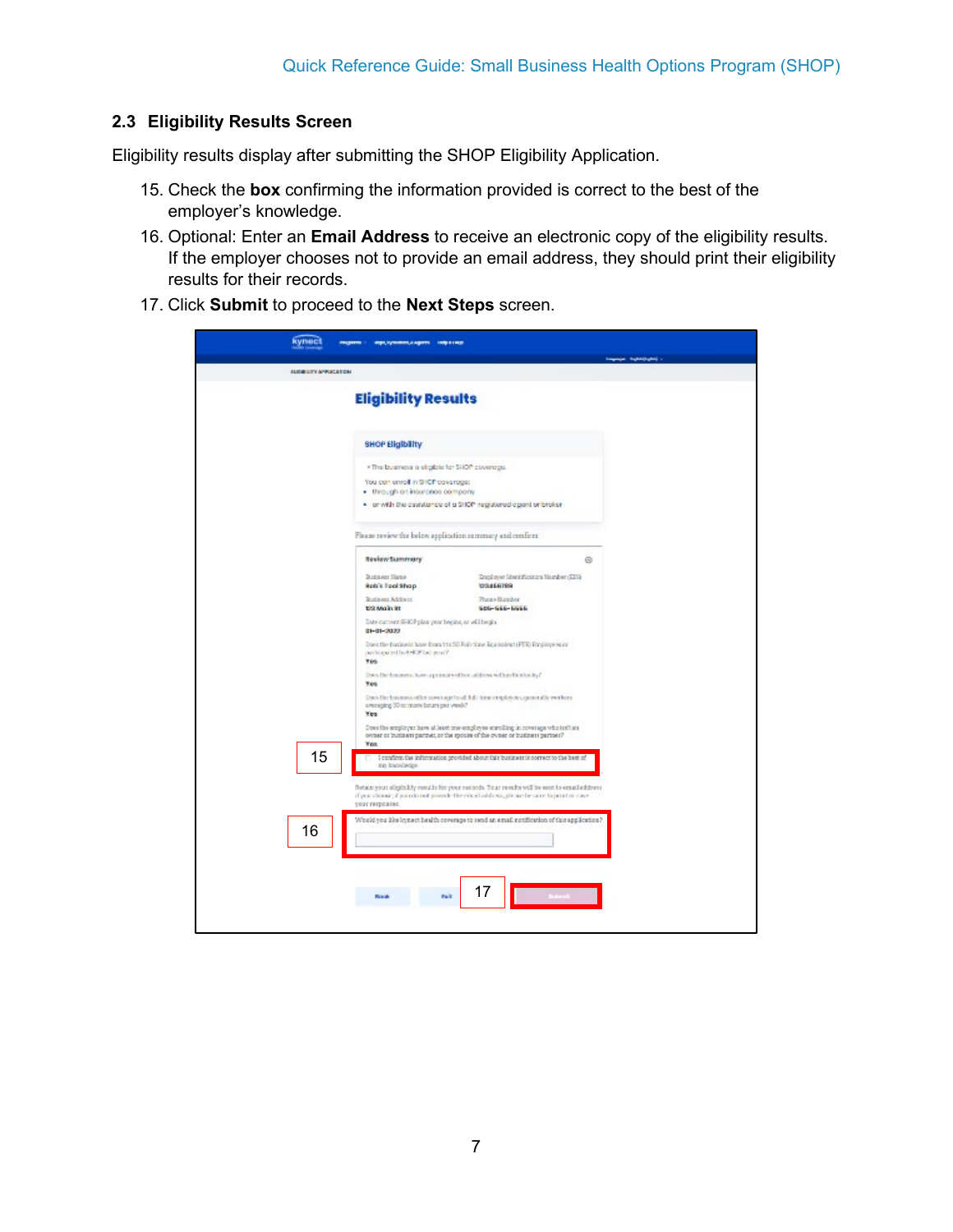#### <span id="page-7-0"></span>**2.4 Next Steps Screen**

The **Next Steps** screen allows employers to window shop for plans and prices or connect with an Agent.

18. Click **Find an Insurance Agent** to search for an Agent in the area.

| <b>ELIGIBILITY APPLICATION</b>                                                                                                                             | temperature tradictification) - |
|------------------------------------------------------------------------------------------------------------------------------------------------------------|---------------------------------|
| <b>Next Steps</b>                                                                                                                                          |                                 |
| Thank you! You have completed your SHOP eligibility application.                                                                                           |                                 |
| <b>Eligible Business</b>                                                                                                                                   |                                 |
| . If you're aireacly working with an agent or broker or an insurance<br>company, present them with your eligibility confirmation email or<br>printed page. |                                 |
| . To browse SHOP plans and prices visit See plans and prices<br>. To find a SHOP agent or broker visit Find an Insurance agent                             |                                 |
| <b>Not Eligible Business</b>                                                                                                                               |                                 |
| . If you don't agree with your eligibility results reach out to kynect<br>health coverage via email kynect shop@ky.gov.                                    |                                 |
| 18                                                                                                                                                         |                                 |
| <b>Find an Insurance</b><br><b>See Plans and Prices</b><br>Exit                                                                                            |                                 |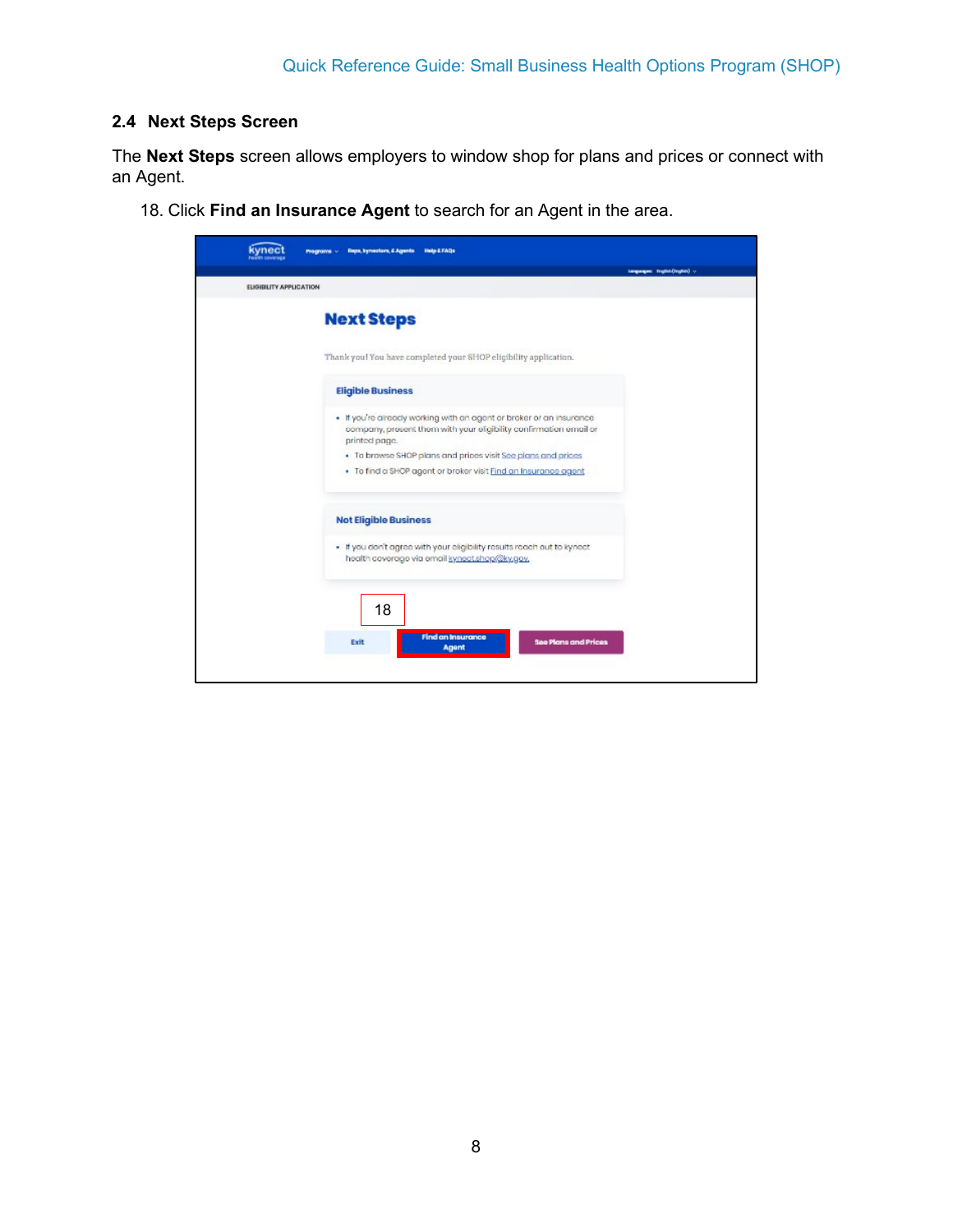#### <span id="page-8-0"></span>**2.4.1 Find an Insurance Agent Screen**

From the **Next Steps** screen, click **Search for an Insurance Agent** to search for an Agent to assist in enrolling in SHOP coverage.

- 19. Enter the Agent's **First Name**.
- 20. Enter the Agent's **Last Name**.
- 21. Enter the Agent's **Zip Code**.
- 22. Enter the Agent's **Organization**.
- 23. Click **Search** to search for an Agent to help enroll in SHOP coverage.
- 24. Click **Cancel** to return to the **Next Steps** screen.

| kynect<br>Programs - Reps, kynectors, & Agents | <b>Help &amp; FAQs</b>        | Signan @                       |
|------------------------------------------------|-------------------------------|--------------------------------|
|                                                | <b>Find kynector or Agent</b> | temperature tradite(tradite) - |
| Туре<br>kynector                               | Agent                         |                                |
| 19<br>First Name                               | Lost Norma                    | 20                             |
| ZoCorio<br>21                                  | Organisation                  | 22                             |
| Cancel<br>24                                   | <b>Search</b>                 | 23                             |

**Please note**: Not all information is required to search for an Agent. Enter any information known to narrow search results or click **Search** without entering any search criteria to display all Agents.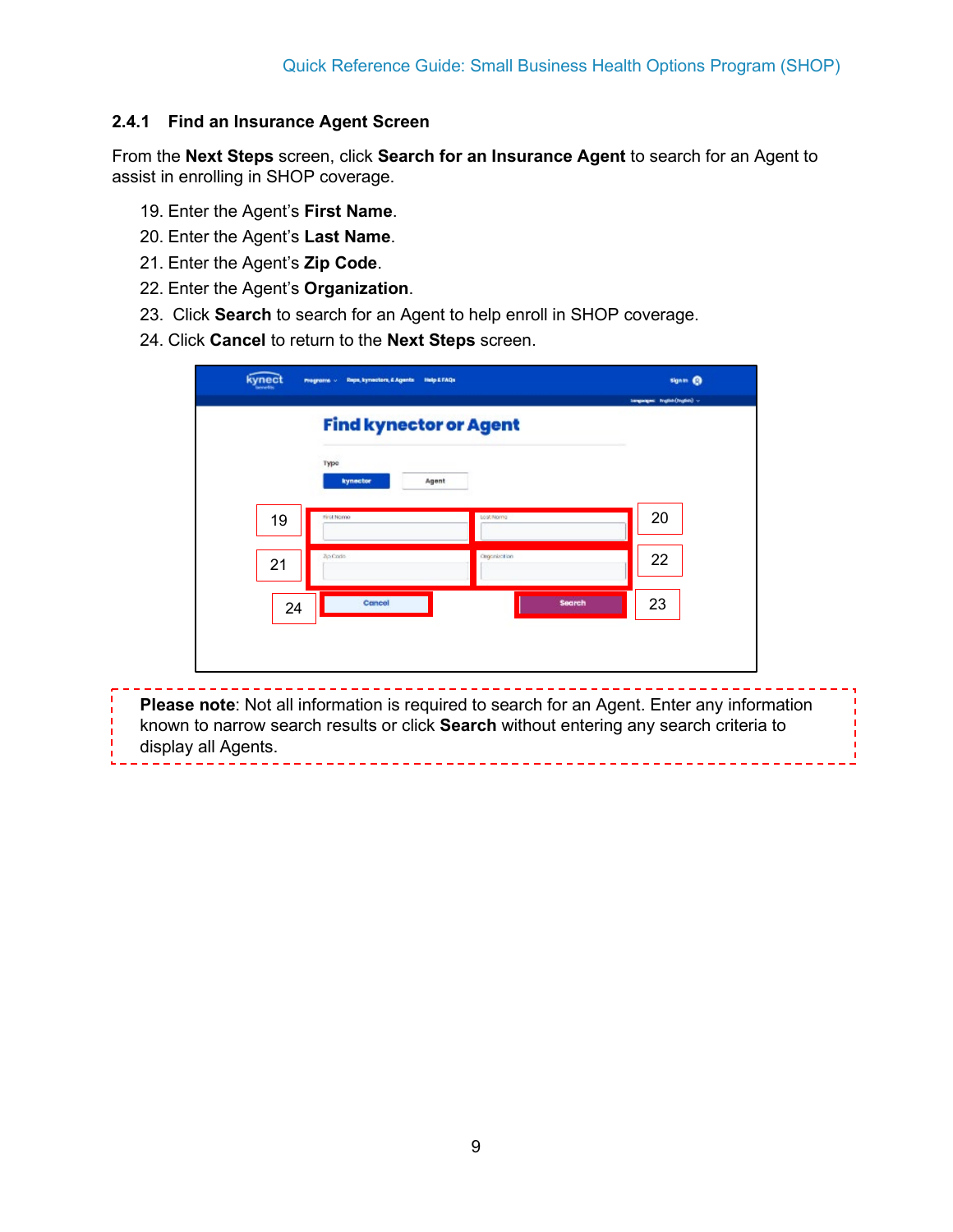#### <span id="page-9-0"></span>**2.4.2 See Plans and Prices**

From the **Next Steps** screen, click **See Plans and Prices** to window shop for plans, compare prices, and view the next steps to enroll in the plan through an Issuer or Agent.

25. Click **See Plans and Prices**.

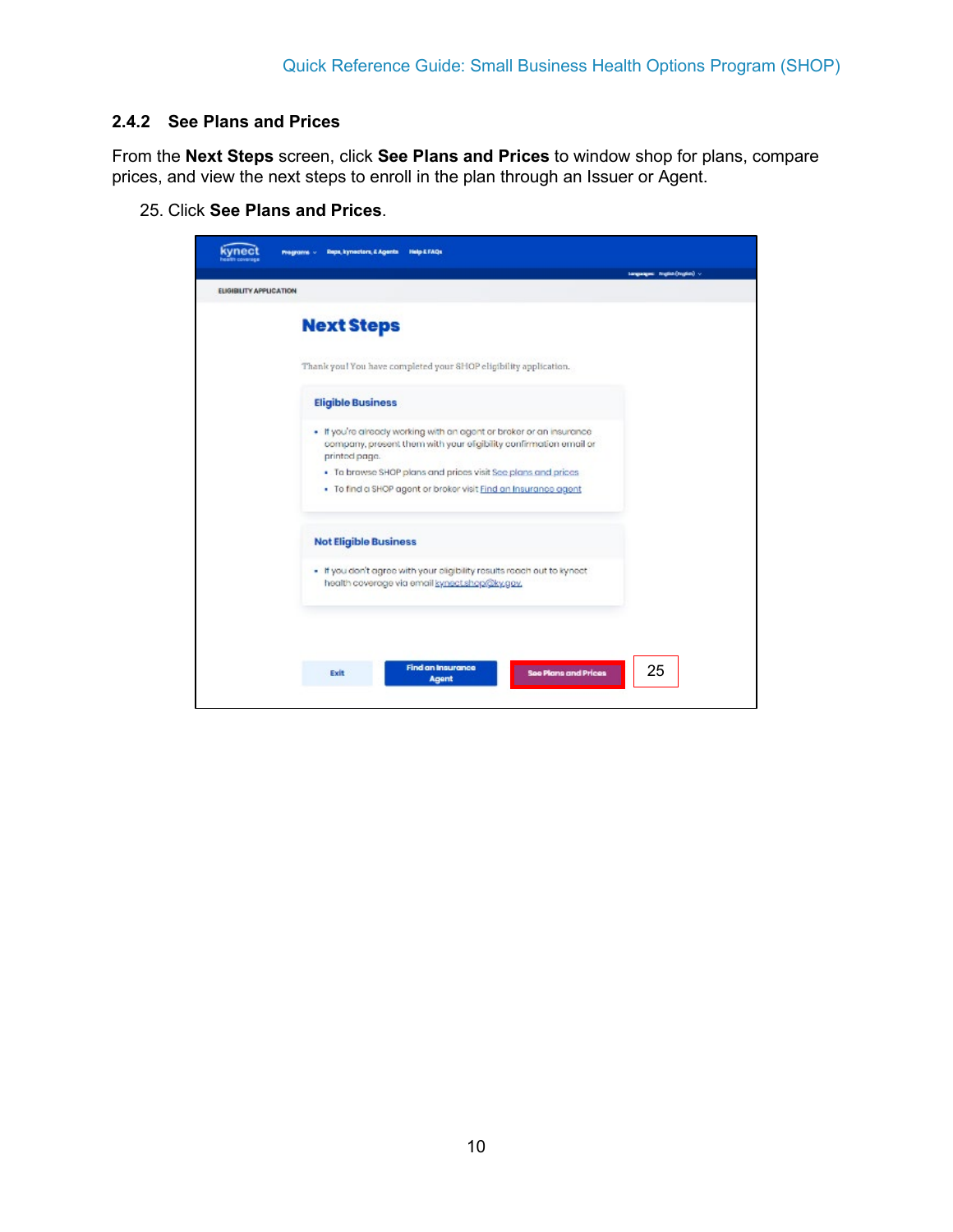- 26. Enter the **County** the business is located in.
- 27. Enter the **Zip Code** in the *Zip Code* field.
- 28. Enter the **Number** for *How many employees are you offering coverage?*.
	- a. Enter the **age** of the employees being offered coverage in the *Employee Age* field.
- 29. Select the appropriate **Year, Month,** and **Day** from the calendar for the date the SHOP plan year began or will begin.
- 30. Click **Browse Plans** to window shop for plans and prices.

| Programs - Reps, kynectors, & Agents<br><b>Help &amp; FAQs</b><br><b>Parameter Policienship</b><br>LOOK FOR PLANS AND PRICES       | tanganges: higher(higher) v. |
|------------------------------------------------------------------------------------------------------------------------------------|------------------------------|
| <b>Find out how much the insurance</b><br>will cost                                                                                |                              |
| Where is this business located?<br>26<br>County<br>27<br>Zio Code                                                                  |                              |
| 28<br>Row many employees are you offering coverage?<br>Dete current SHCP plan year begins or will begin.<br>29<br>mmfacilyyyy<br>畐 |                              |
| 30<br>Exit<br><b>Browse Plans</b>                                                                                                  |                              |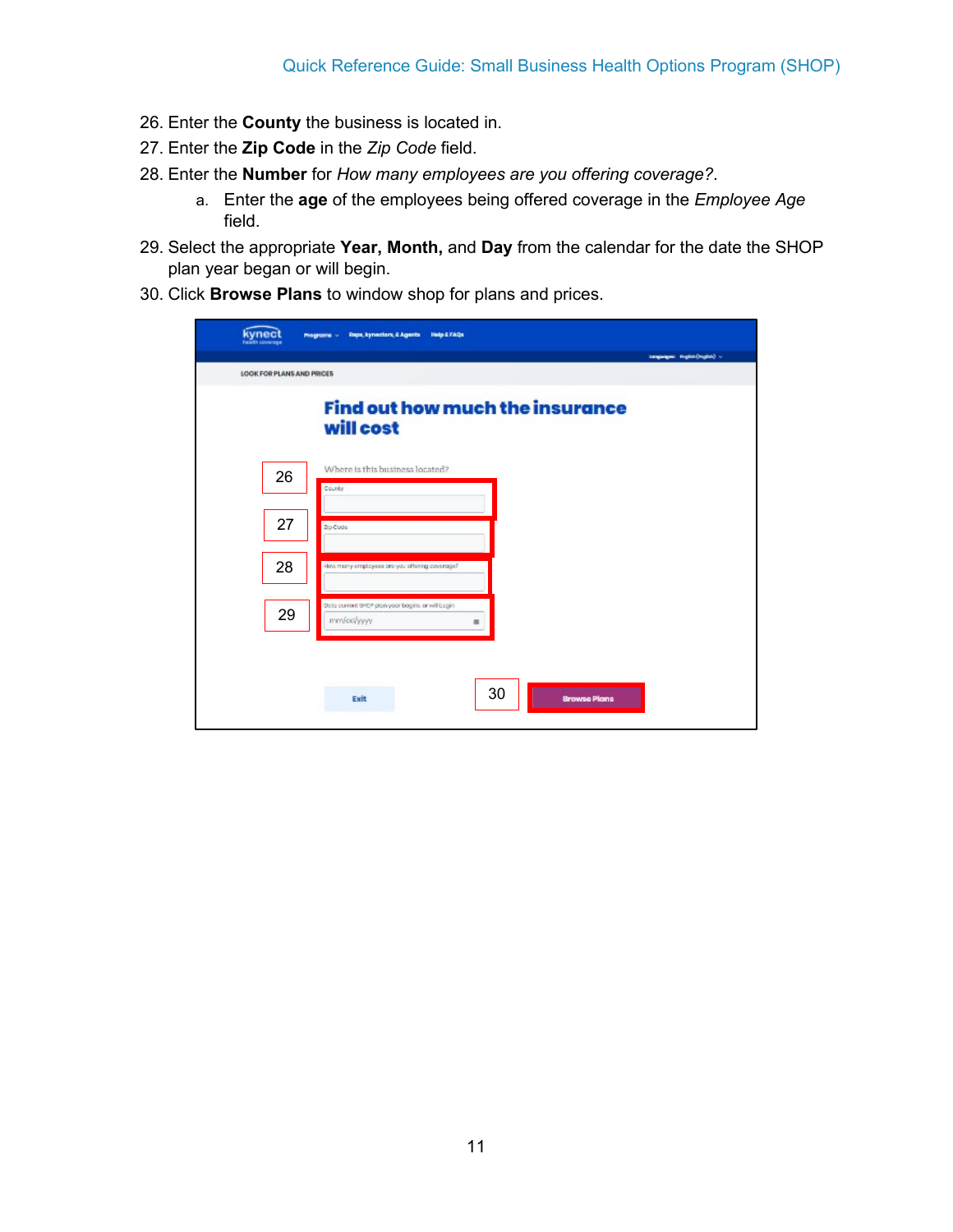- 31. Click **Compare** to select a medical plan to compare.
- 32. Click **Compare Selected Plans** to compare the selected medical plans.

|                                                                                          |                                                           |                                |                                                                                                                                                                                       | <b>Super Specialty</b>   |                                                               |                           |
|------------------------------------------------------------------------------------------|-----------------------------------------------------------|--------------------------------|---------------------------------------------------------------------------------------------------------------------------------------------------------------------------------------|--------------------------|---------------------------------------------------------------|---------------------------|
| <b>Medical Plan Search</b>                                                               |                                                           |                                |                                                                                                                                                                                       |                          | Passwicters (6/28/2021)                                       |                           |
|                                                                                          |                                                           |                                | The Phonisis must be available based on the information you provided. The final cast of the plan will be extermined when your group information is provided to the insurance company. |                          |                                                               |                           |
| Tepispie investors                                                                       |                                                           | 30                             |                                                                                                                                                                                       |                          |                                                               |                           |
| $\mathbb{Z}^n$<br>6G                                                                     |                                                           |                                | 1000<br>-                                                                                                                                                                             |                          |                                                               |                           |
| <b>Kentegend</b><br>T Discount Douglas Property<br>P Interested Pedicine Denot behalf to |                                                           |                                |                                                                                                                                                                                       |                          |                                                               |                           |
| <b>Filters</b>                                                                           |                                                           |                                |                                                                                                                                                                                       |                          |                                                               |                           |
| Investment Commercy<br>$\Delta R$                                                        |                                                           | New York<br>0<br>a             |                                                                                                                                                                                       | $\odot$                  | kinnel and<br>$\overline{a}$                                  |                           |
| Reid-                                                                                    |                                                           | o new intensity                |                                                                                                                                                                                       |                          | In salary Marsh & Practise's                                  |                           |
| Friter & I                                                                               |                                                           | <b>Branch</b>                  |                                                                                                                                                                                       | $\odot$                  | <b>MO</b>                                                     | May.                      |
| arrest Entertain                                                                         |                                                           | Sur-Drivales Messeum           |                                                                                                                                                                                       |                          |                                                               |                           |
| Mri                                                                                      | <b>Lion</b>                                               | ide.                           | Mex.                                                                                                                                                                                  |                          |                                                               |                           |
|                                                                                          |                                                           |                                |                                                                                                                                                                                       |                          |                                                               |                           |
|                                                                                          | 32                                                        |                                |                                                                                                                                                                                       |                          |                                                               | Clear<br>Apply            |
|                                                                                          |                                                           |                                |                                                                                                                                                                                       |                          |                                                               | <b>Mate Filippin</b>      |
| Compose Selected None<br><b>Dentil</b><br>insurance (anguary tiene (i)                   | <b>International</b><br>Tetel.<br><b>MANFWY</b><br>median | $-300$<br>Brightest<br>Premium | TIME.<br>$\circ$<br>Exployed<br>Frenigen                                                                                                                                              | inductorial)<br>seduntas | <b>Individual</b> (B)<br><b>Gund</b><br>ENRIGHT<br>seguineurs | Automa                    |
|                                                                                          |                                                           |                                |                                                                                                                                                                                       |                          |                                                               | company                   |
| Morte<br>Anthenium<br>$rac{60000}{100}$                                                  | 550064                                                    | 60.00                          | \$50.64                                                                                                                                                                               | 16/4                     | 4/4                                                           |                           |
| <b>2000003</b><br>acco na<br>ina livero<br>sent P                                        |                                                           |                                |                                                                                                                                                                                       |                          | 31                                                            |                           |
| <b>Sammery (artistician)</b>                                                             |                                                           |                                |                                                                                                                                                                                       |                          |                                                               | those rios<br>$\boxtimes$ |

33. Click **Choose Plan** to select the desired plan.

|                                                                        |                                                                                                                                                                                               |             |                             |                    |      | <b>Supra Specialist V</b>                            |                                                            |    |               |                    |
|------------------------------------------------------------------------|-----------------------------------------------------------------------------------------------------------------------------------------------------------------------------------------------|-------------|-----------------------------|--------------------|------|------------------------------------------------------|------------------------------------------------------------|----|---------------|--------------------|
| <b>Medical Plan Search</b>                                             |                                                                                                                                                                                               |             |                             |                    |      |                                                      | PatroleServ.10285201                                       |    |               |                    |
|                                                                        | To Promiums liched between extensive board on the information you provided. The final cast of the plan will be determined when your group information is provided by the infurnities company. |             |                             |                    |      |                                                      |                                                            |    |               |                    |
| Engineer Permitted                                                     | 3.0                                                                                                                                                                                           |             |                             |                    |      |                                                      |                                                            |    |               |                    |
| $\pm \pi$                                                              |                                                                                                                                                                                               |             | 1000                        |                    |      |                                                      |                                                            |    |               |                    |
| ßЪ                                                                     |                                                                                                                                                                                               |             |                             |                    |      |                                                      |                                                            |    |               |                    |
| <b>Kentegenz</b>                                                       |                                                                                                                                                                                               |             |                             |                    |      |                                                      |                                                            |    |               |                    |
| T. Dilense Drocks Proper-                                              |                                                                                                                                                                                               |             |                             |                    |      |                                                      |                                                            |    |               |                    |
| P : probabilization de l'original de la cartera                        |                                                                                                                                                                                               |             |                             |                    |      |                                                      |                                                            |    |               |                    |
|                                                                        |                                                                                                                                                                                               |             |                             |                    |      |                                                      |                                                            |    |               |                    |
| <b>Filters</b>                                                         |                                                                                                                                                                                               |             |                             |                    |      |                                                      |                                                            |    |               |                    |
| Inserting Company                                                      |                                                                                                                                                                                               |             | Next Year                   |                    |      |                                                      | Mend level.                                                |    |               |                    |
| M                                                                      |                                                                                                                                                                                               | $\circ$     | $^{24}$                     |                    |      | $\odot$                                              | $_{\rm{at}}$                                               |    |               | $\odot$            |
| Navid-<br>Ticky kit                                                    |                                                                                                                                                                                               |             | glew innega<br>Gobient      |                    |      | Ø.                                                   | To salarya Maral Is Promise a<br><b>Litry</b>              |    | kins.         |                    |
|                                                                        |                                                                                                                                                                                               |             |                             |                    |      |                                                      |                                                            |    |               |                    |
| Arrest Demonstrate                                                     |                                                                                                                                                                                               |             | Due Or Passion Mexicos Inc. |                    |      |                                                      |                                                            |    |               |                    |
| <b>Siles</b>                                                           | <b>Mon</b>                                                                                                                                                                                    |             | <b>Mr</b>                   |                    | Moir |                                                      |                                                            |    |               |                    |
|                                                                        |                                                                                                                                                                                               |             |                             |                    |      |                                                      |                                                            |    |               |                    |
|                                                                        |                                                                                                                                                                                               |             |                             |                    |      |                                                      |                                                            |    |               |                    |
|                                                                        |                                                                                                                                                                                               |             |                             |                    |      |                                                      |                                                            |    | Ciese         | <b>Apply</b>       |
|                                                                        |                                                                                                                                                                                               |             |                             |                    |      |                                                      |                                                            |    |               | <b>Bank Friday</b> |
|                                                                        |                                                                                                                                                                                               |             |                             |                    |      |                                                      |                                                            |    |               |                    |
| Export Company Soluctual Rane                                          |                                                                                                                                                                                               |             |                             |                    |      |                                                      |                                                            |    |               |                    |
| insurance Company times (2)                                            | <b>Information</b> (2)<br>Total:<br>œ<br>savevir                                                                                                                                              | $rac{1}{2}$ |                             | тия ©<br>Enalgying |      | $\frac{\text{induction}(\beta)}{\text{constrained}}$ | <b>Individual</b> (B)<br><b>Gun-</b> nd-<br><b>Freiser</b> |    | <b>Automa</b> |                    |
| Autom/04                                                               | monkey                                                                                                                                                                                        | Premium:    |                             | Promises           |      |                                                      | washinum                                                   |    |               |                    |
| *****                                                                  | 480054                                                                                                                                                                                        | 60.00       |                             | 95054              |      | 16/4                                                 | 4/4                                                        |    | $-$ compare   |                    |
|                                                                        |                                                                                                                                                                                               |             |                             |                    |      |                                                      |                                                            |    |               |                    |
| Anthony<br>Bing: Basi<br>Cantony<br>Chil<br><b>25060.3</b><br>drive by |                                                                                                                                                                                               |             |                             |                    |      |                                                      |                                                            |    |               |                    |
| Han (since)                                                            |                                                                                                                                                                                               |             |                             |                    |      |                                                      |                                                            |    |               |                    |
| sew p                                                                  |                                                                                                                                                                                               |             |                             |                    |      |                                                      |                                                            | 33 |               |                    |
| Sammery (artists and)                                                  |                                                                                                                                                                                               |             |                             |                    |      |                                                      |                                                            |    |               | $\boxtimes$        |
|                                                                        |                                                                                                                                                                                               |             |                             |                    |      |                                                      |                                                            |    |               |                    |
| Autora 04<br>*****                                                     | \$600.43                                                                                                                                                                                      | \$0.00      |                             | 503540             |      | \$1503                                               | $8/4$                                                      |    | C compara     |                    |
| Autor:<br>Babi<br>Balbaces                                             |                                                                                                                                                                                               |             |                             |                    |      |                                                      |                                                            |    |               |                    |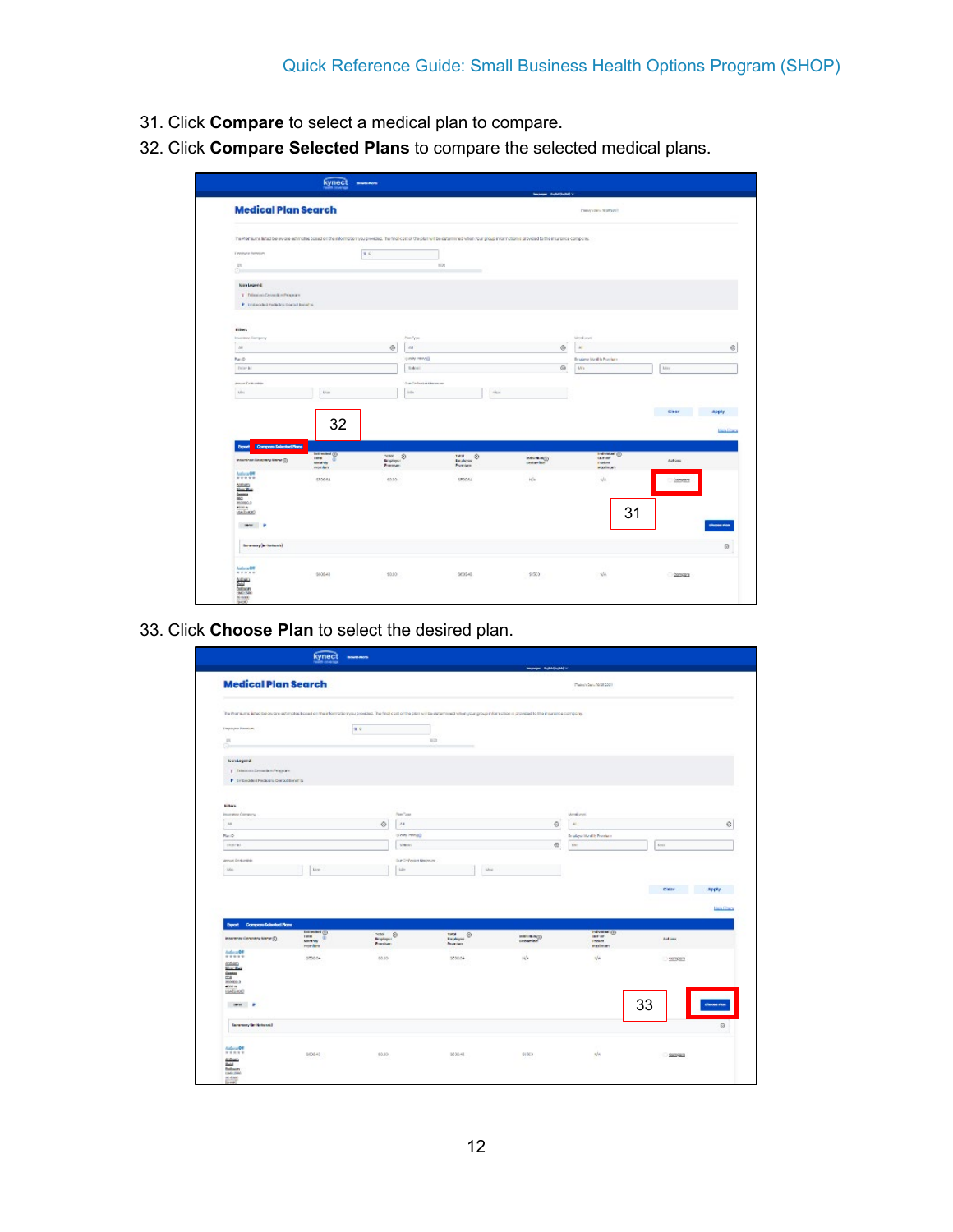- 34. Click **Visit Issuer** or **Find an Insurance Agent** to enroll in the SHOP plan.
- 35. Click **Exit** to return to the **Medical Plan Search** screen.

| <b>Next Steps</b>                                                        |                      |  |
|--------------------------------------------------------------------------|----------------------|--|
| Creat! Your next step is to contact the insurance company to buy a plon. |                      |  |
| You selected.                                                            |                      |  |
|                                                                          | Anthem <sup>OU</sup> |  |
| Anthem Health Plans of KY (Anthem BCBS)                                  | *****                |  |
| Anthem Gold Pathway HMO 1500 20 6000 (SHOP)                              |                      |  |
| . To browse SHCP plans and price Visit Issuer                            | 34                   |  |
| · To work with an insurance ager in your area find on insurance agent    |                      |  |

36. Click **Next** at the bottom of the **Medical Plan Search** screen to navigate to the **Dental Plan Search** screen. Follow steps 31-35 to compare dental plans.

| $\bullet$ :                                                                                                                                                                                                                                                                                                                                                                                                                                                                                                                                                                                                                                                                                                             |                                     |        |                             | Previous      |          | 36<br>Nuxt  |
|-------------------------------------------------------------------------------------------------------------------------------------------------------------------------------------------------------------------------------------------------------------------------------------------------------------------------------------------------------------------------------------------------------------------------------------------------------------------------------------------------------------------------------------------------------------------------------------------------------------------------------------------------------------------------------------------------------------------------|-------------------------------------|--------|-----------------------------|---------------|----------|-------------|
| Surrenery (in Network)                                                                                                                                                                                                                                                                                                                                                                                                                                                                                                                                                                                                                                                                                                  |                                     |        |                             |               |          | $\odot$     |
| $\begin{array}{l} \underline{\textbf{Scherm}}\\ \underline{\textbf{Stocess}}\\ \underline{\textbf{H}\textbf{coess}}\\ \underline{\textbf{H}\textbf{O}}\\ \underline{\textbf{H}\textbf{O}\textbf{H}\textbf{O}}\\ \underline{\textbf{H}\textbf{O}\textbf{H}\textbf{O}}\\ \underline{\textbf{H}\textbf{H}\textbf{H}\textbf{H}}\\ \underline{\textbf{H}\textbf{H}\textbf{H}\textbf{H}\textbf{O}}\\ \underline{\textbf{H}\textbf{H}\textbf{H}\textbf{H}\textbf{O}}\\ \underline{\textbf{H}\textbf{H}\textbf{H}\textbf{H}\textbf{O}}\\ \end{array$<br>Sher P                                                                                                                                                                  |                                     |        |                             |               |          | Choose Plan |
| $\frac{3\pi}{4}$                                                                                                                                                                                                                                                                                                                                                                                                                                                                                                                                                                                                                                                                                                        | <b>CONTRACTOR</b><br>3799.20<br>- - | s<br>w | <b>SAN KIND</b><br>\$999.29 | $\frac{N}{2}$ | $N/\tau$ | C Compare   |
| Summery (in Network)                                                                                                                                                                                                                                                                                                                                                                                                                                                                                                                                                                                                                                                                                                    |                                     |        |                             |               |          | $_{\odot}$  |
| note P                                                                                                                                                                                                                                                                                                                                                                                                                                                                                                                                                                                                                                                                                                                  |                                     |        |                             |               |          | Cheese Plan |
| $\begin{array}{l} \underline{Leftline} \\ \underline{Leftline} \\ \underline{See} \\ \underline{See} \\ \underline{see} \\ \underline{see} \\ \underline{See} \\ \underline{See} \\ \underline{See} \\ \underline{See} \\ \underline{See} \\ \underline{See} \\ \underline{See} \\ \underline{See} \\ \underline{See} \\ \underline{See} \\ \underline{See} \\ \underline{See} \\ \underline{See} \\ \underline{See} \\ \underline{See} \\ \underline{See} \\ \underline{See} \\ \underline{See} \\ \underline{See} \\ \underline{See} \\ \underline{See} \\ \underline{See} \\ \underline{See} \\ \underline{See} \\ \underline{See} \\ \underline{See} \\ \underline{See} \\ \underline{See} \\ \underline{See} \\ \$ |                                     |        |                             |               |          |             |
| $\frac{545}{0.0000}$                                                                                                                                                                                                                                                                                                                                                                                                                                                                                                                                                                                                                                                                                                    | \$1427.00                           | \$0.00 | \$14,27.00                  | \$1000        | N/L      | C Company   |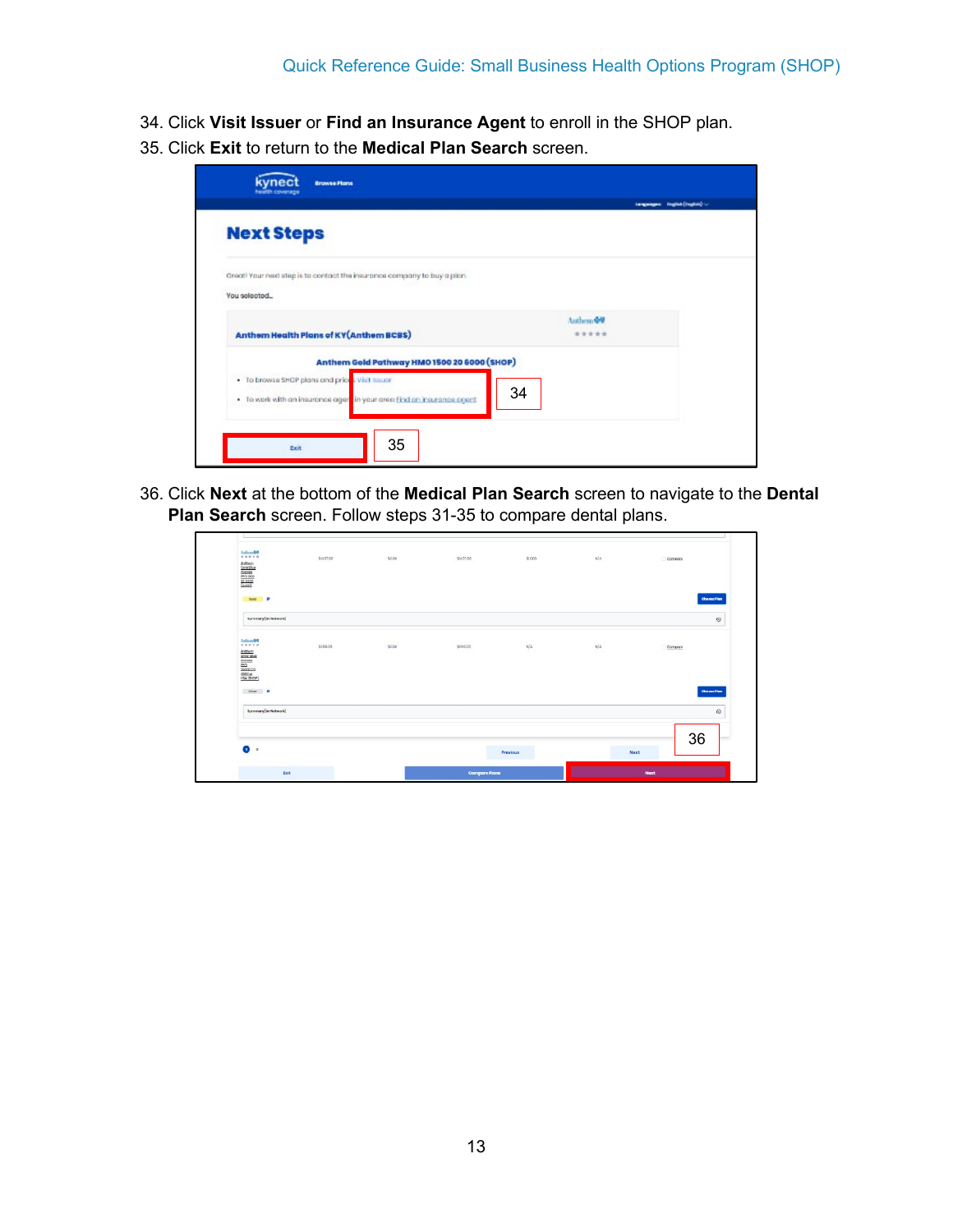## <span id="page-13-0"></span>**3 SHOP Calculators**

The SHOP calculators may be accessed at the bottom of the kynect health coverage SHOP program page. Two calculators are available to assist employers in determining eligibility: the Full-time Equivalent Employee (FTE) calculator, and the Minimum Participation Rate calculator (MPR). The FTE calculator helps employers calculate whether their mix of full-time and parttime employees equals between 1-50 full-time equivalent employees. The MPR calculator helps employers determine their eligibility for SHOP coverage. Fifty percent or more of the employees offered coverage must accept the offer for an employer to qualify for SHOP coverage.

#### <span id="page-13-1"></span>**3.1 Full-Time Equivalent (FTE) Employee Calculator**

- 1. Enter the **Number** for *Enter the number of full-time employees you have*.
- 2. Enter the **Number** for *Enter the number of part-time employees you have*.
	- a. Enter the **Number** for *How many hours does a part-time employee work per frequency?*.
	- b. Select the **frequency**.
	- c. Enter the **Number** for *How many part-time employees work [hours] per [frequency]?*.
- 3. Click **Show Results** to display the number of full-time equivalent employees the business has.

| kynec<br>health coverage | Reps, kynectors, & Agents<br>Programs v                                                  | <b>Help &amp; FAQs</b>                                                     |                     |                                |
|--------------------------|------------------------------------------------------------------------------------------|----------------------------------------------------------------------------|---------------------|--------------------------------|
|                          |                                                                                          |                                                                            |                     | Languages: English (English) v |
| <b>CALCULATORS</b>       |                                                                                          |                                                                            |                     |                                |
|                          | < Small Business Health Options Program (SHOP)                                           |                                                                            |                     |                                |
|                          |                                                                                          |                                                                            |                     |                                |
|                          |                                                                                          | <b>Full-time Equivalent (FTE)</b>                                          |                     |                                |
|                          |                                                                                          | <b>Employee Calculator</b>                                                 |                     |                                |
|                          |                                                                                          | To calculate your FTE Employees, please give us the following information: |                     |                                |
|                          | <b>Learn More</b>                                                                        |                                                                            |                     |                                |
| 1                        | Enter the number of full-time employees you have $\textcircled{\scriptsize{\textsf{n}}}$ |                                                                            |                     |                                |
|                          |                                                                                          |                                                                            |                     |                                |
|                          |                                                                                          |                                                                            |                     |                                |
| $\overline{2}$           | Enter the number of part-time employees you have $\Omega$                                |                                                                            |                     |                                |
|                          |                                                                                          |                                                                            |                     |                                |
|                          |                                                                                          |                                                                            |                     |                                |
|                          | Add part-time employee(s) with different hours                                           |                                                                            |                     |                                |
|                          |                                                                                          |                                                                            |                     | $\bigoplus$                    |
|                          |                                                                                          |                                                                            |                     |                                |
|                          | <b>Back</b>                                                                              | 3<br><b>Reset</b>                                                          | <b>Show Results</b> |                                |
|                          |                                                                                          |                                                                            |                     |                                |